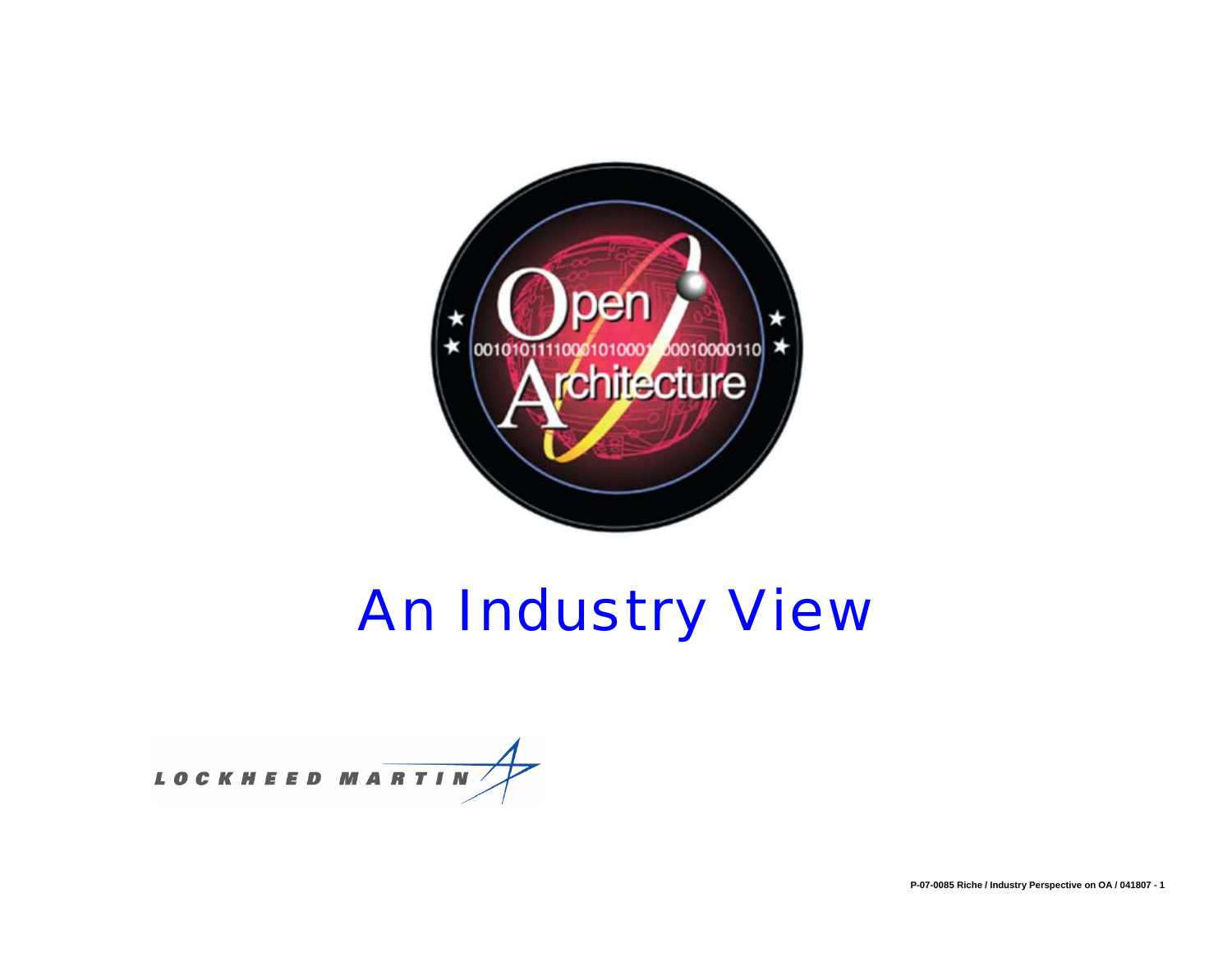# **What Are We Going To Talk About**

### ■ Preamble

- − Understanding each other
- − Open Architecture An Imperative

### **What the Navy Defines as Open Architecture**

- − Core Principles
- − Technical Conditions for OA Business Practices

### **Concept of a "Systems Integrator"**

- − ARCI and SWFTS
- Systems Integrator vs. Capability Provider

### ■ What a Notional Business Model Looks like

- − Who is responsible for functions
- − Role of Competition and Innovation
- Perceptions, Challenges, and DoD Policy
- **Conclusions**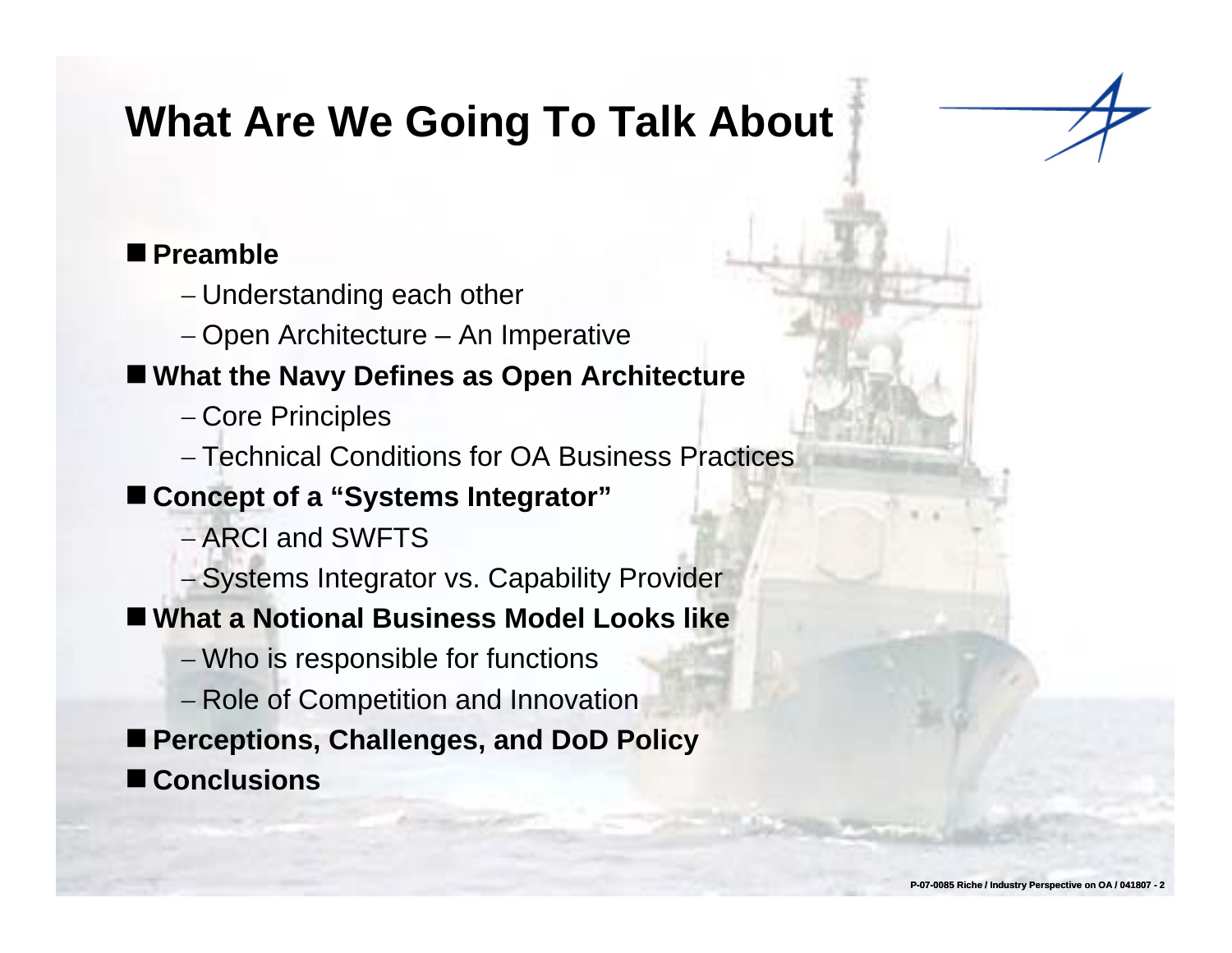### **Preamble**



■ Open Architecture means many things to many people in both industry **and Government**

- − **Technical Perspective**
	- Hardware v. Software
	- Modularity
	- Standards
- − **Business Process Perspective**
	- Competition
	- Best of Breed
	- Small Business based innovation



- OA is really about providing warfighting capability in a Network Centric **Environment**
	- − **OA is critical to the timely upgrade of combat capabilities systems that meet Navy missions**
	- − **Affordability is an important** *element***, but not the only** *driver*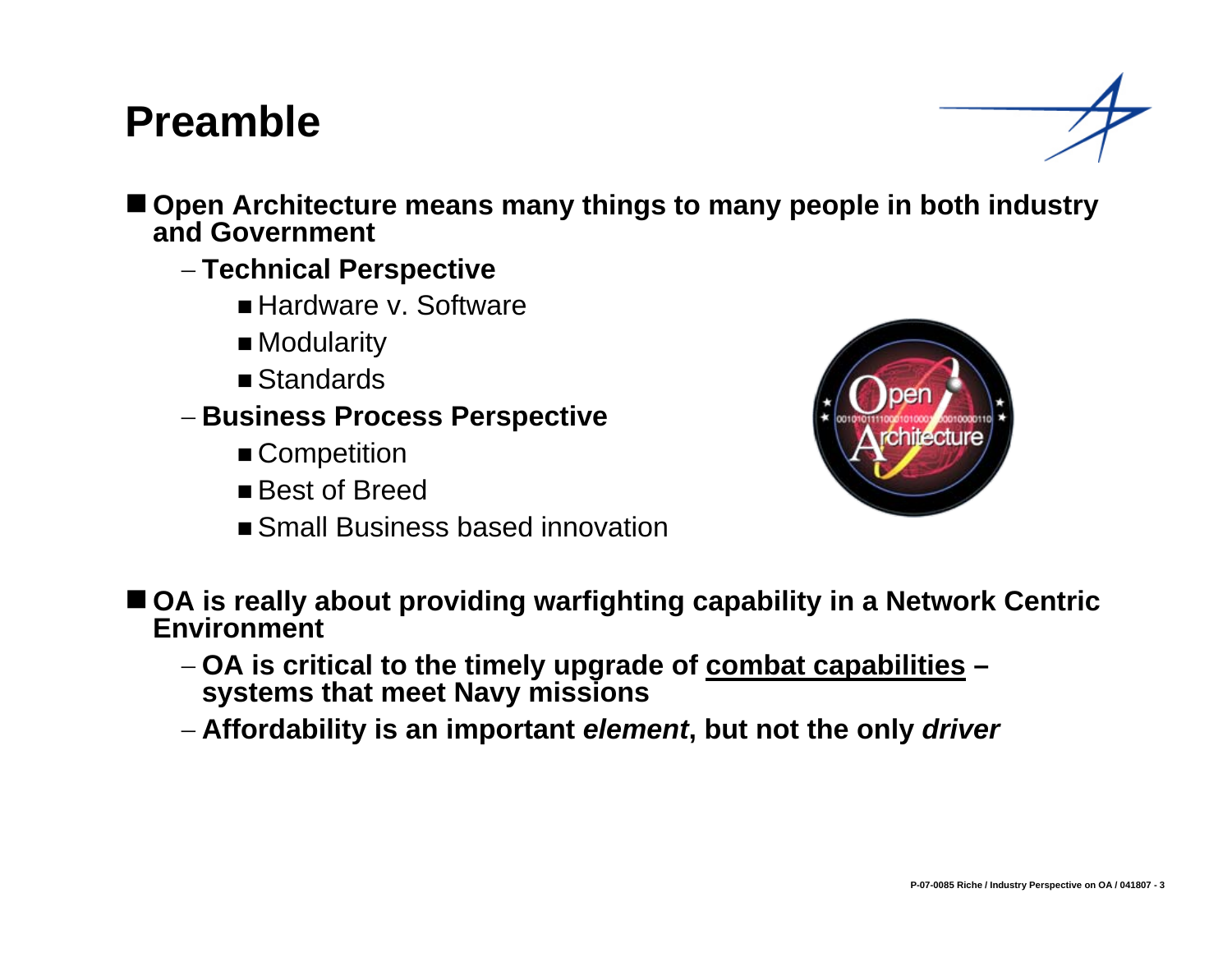# **Navy OA Enterprise Vision**

ALC: N. B. 1004





**ERARTMENT OF THE NAV** 

SALE NAVY OPEN A 5. Thick forward to so

MEMORANDEM FOR ASSISTANT SECRETARY OF THE NAVY FOR RESEARCH, DEVELOPMENT, AND ACOUSTION

66: NAVY OPEN ARCHITECTURE

OPNAY (VCNO, DNS ASN (FM&C) **DARN GREEN TANK O** NAVSEASYSCOM ( COMPANYEE AS VECT COMNAVAIRSYSCO **COMMARCORSYSC** 

.<br>past account passe, we have made considerable Open Architecture (OA) investments over the<br>past account passe, we have been holding com enablement business models and the ownerd<br>progress transitioning into OA business pro a effective advantages gained fleough the Azeustic Rapid commercial off-the-shelf more Build (ARCEAPR) program, we must work topol tion cause beginned features to cabor acceptables personal

2. While I acknowledge ARCEAPB is neither a passons not a perfect form fit for every<br>program, it provides a clear and compelling example of competitive alternatives beinging<br>veduced costs, improved capability, and increase nee of programs using continuous competition through all ph

1. I look forward to participating in your pest OA Executive Cor both forward to partner pair and of September, so the contract occurrent assets and the measure of the contract of the contract of the state of the state of the contract of the state of the state of the state of the state

Modular design and design disclosure Reusable application software.<br>Interoperable joint warfighting applications and secure inform **MAN APRICES** d. Life cycle affordabile

And most importantly: Encouraging competition and collabor of alternative solutions and sources.

cherification, my vision for OA is not limited to systems built to a set of open<br>els, but nature it is the said on open business models for the acquisition and spiral<br>pment of new systems that enable madigle developers to vative capability delivery to the

*Core Navy OA Principles*



#### Common Joint Architecture

- =*Modular designs*
- = *Reusable application software*
- = *Interoperability joint warfighting applications*
- = *Life Cycle Affordability*

=*Encouraging collaboration and competition*

**Necessary Pre-Condition– Break Software Dependence on Hardware**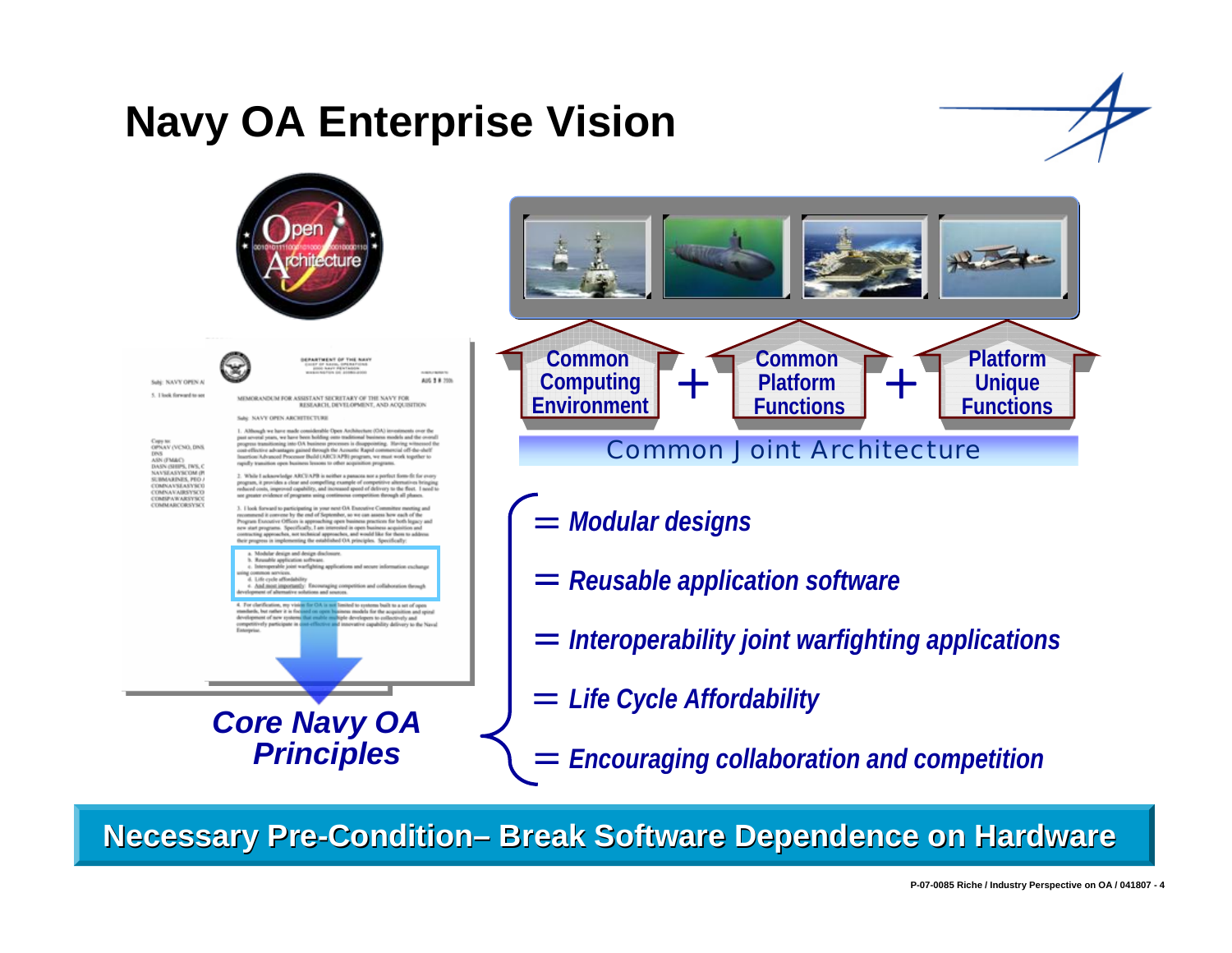# **ARCI – Successful OA Model**



### **Supports Both Operational and Business Objectives**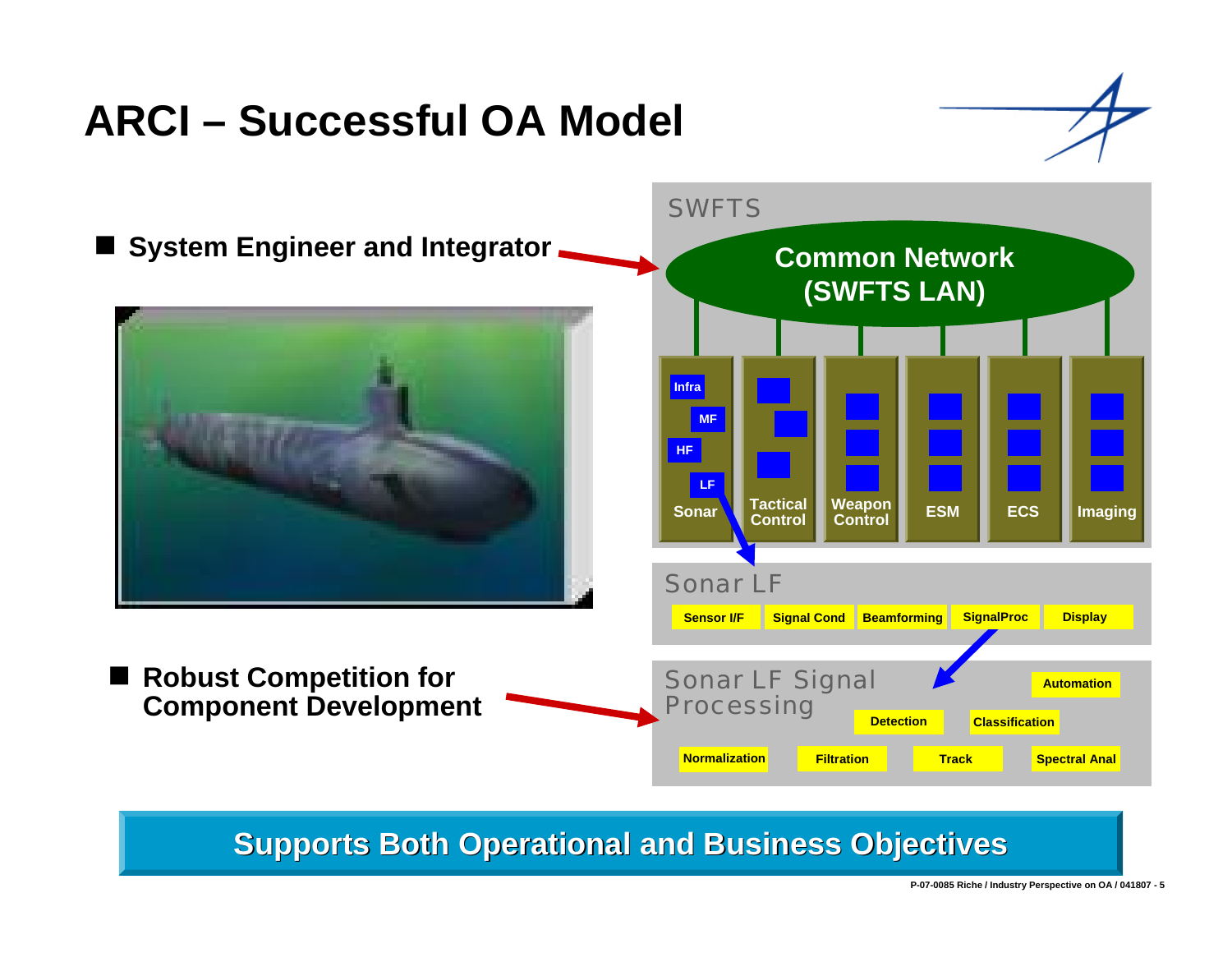# **Systems Integrator**

**Three Responsibilities:**

- <sup>−</sup>**Systems Engineer and Design Agent**
	- Manage Architectural Definition/Evolution
	- **Software segment interface coordination**
	- Technical Gap Identification
	- Requirements decomposition and allocation

### <sup>−</sup>**Facilitate Competitive Development Environment**

- **Development infrastructure**
- **Peer Review Operation Support**

### <sup>−</sup>**Integrate "Best of Breed" Elements into System**

- **ELife Cycle Configuration Management**
- **Element, Directed, and Operational Test Support**
- Technical Support to the End User

"Best of Breed" Decision - Inherently Governmental Responsibility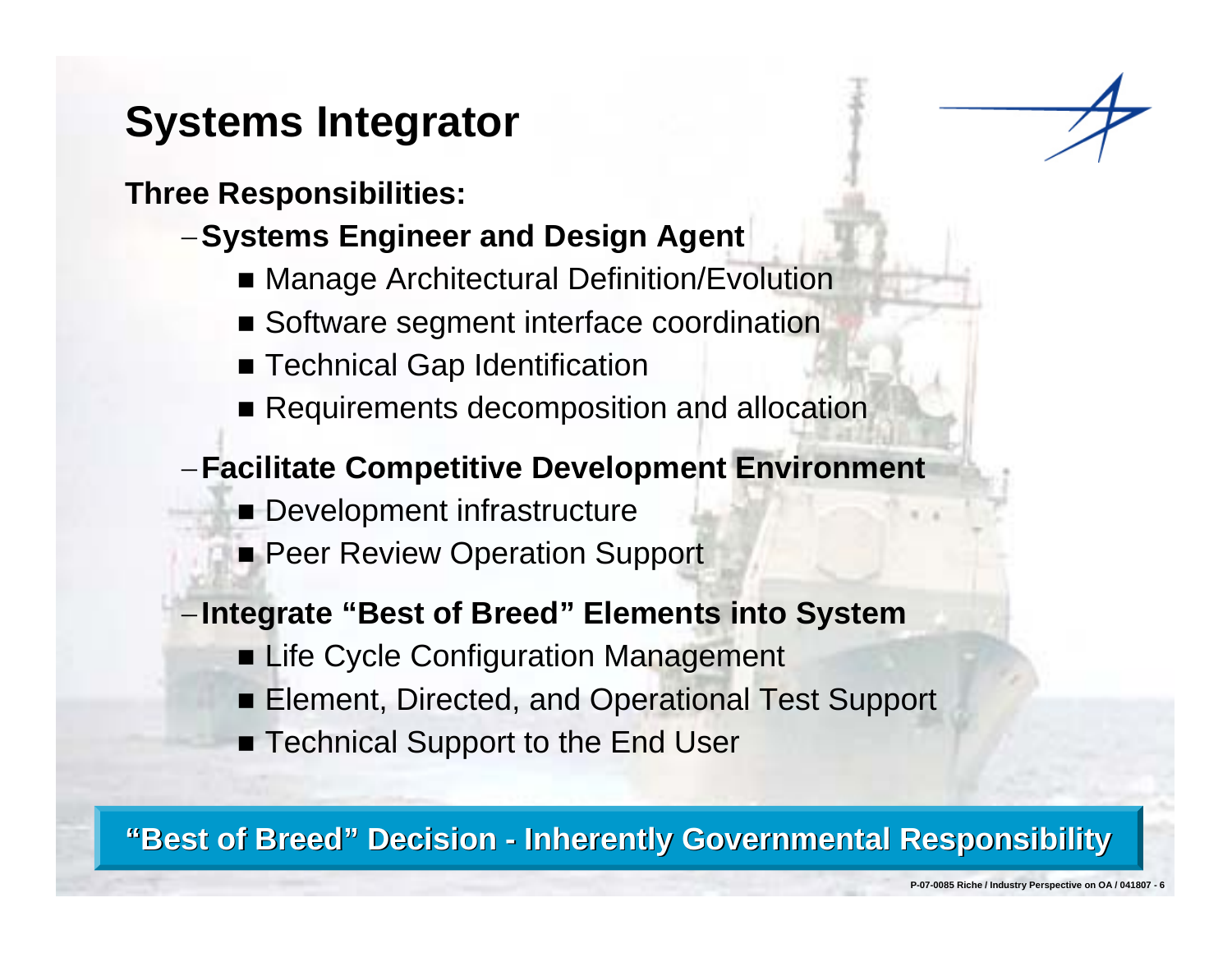## **Business Model – Industry Perspective**

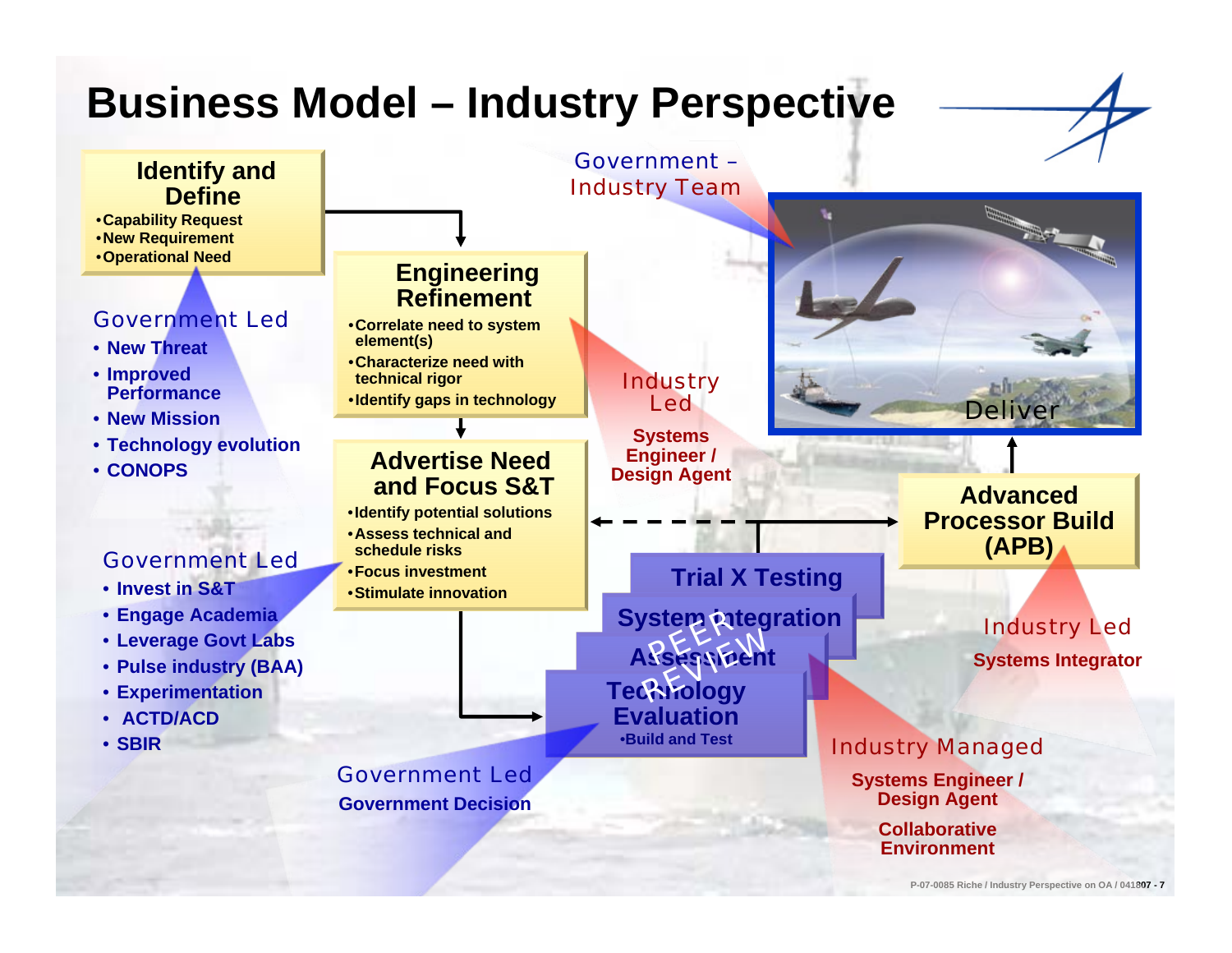# **Common (Mis)Perceptions**

- **Systems Integrator must be excluded from participation in development efforts – Unfair in competitive environment**
	- − Government leadership in Peer Review Process and Selection isolates SI from undue influence
	- − Exclusion potentially eliminates "Best of Breed, Best Value" **Options**
	- − Inhibits "Free Market" Access
	- − Competition for development work is the foundation of SI domain expertise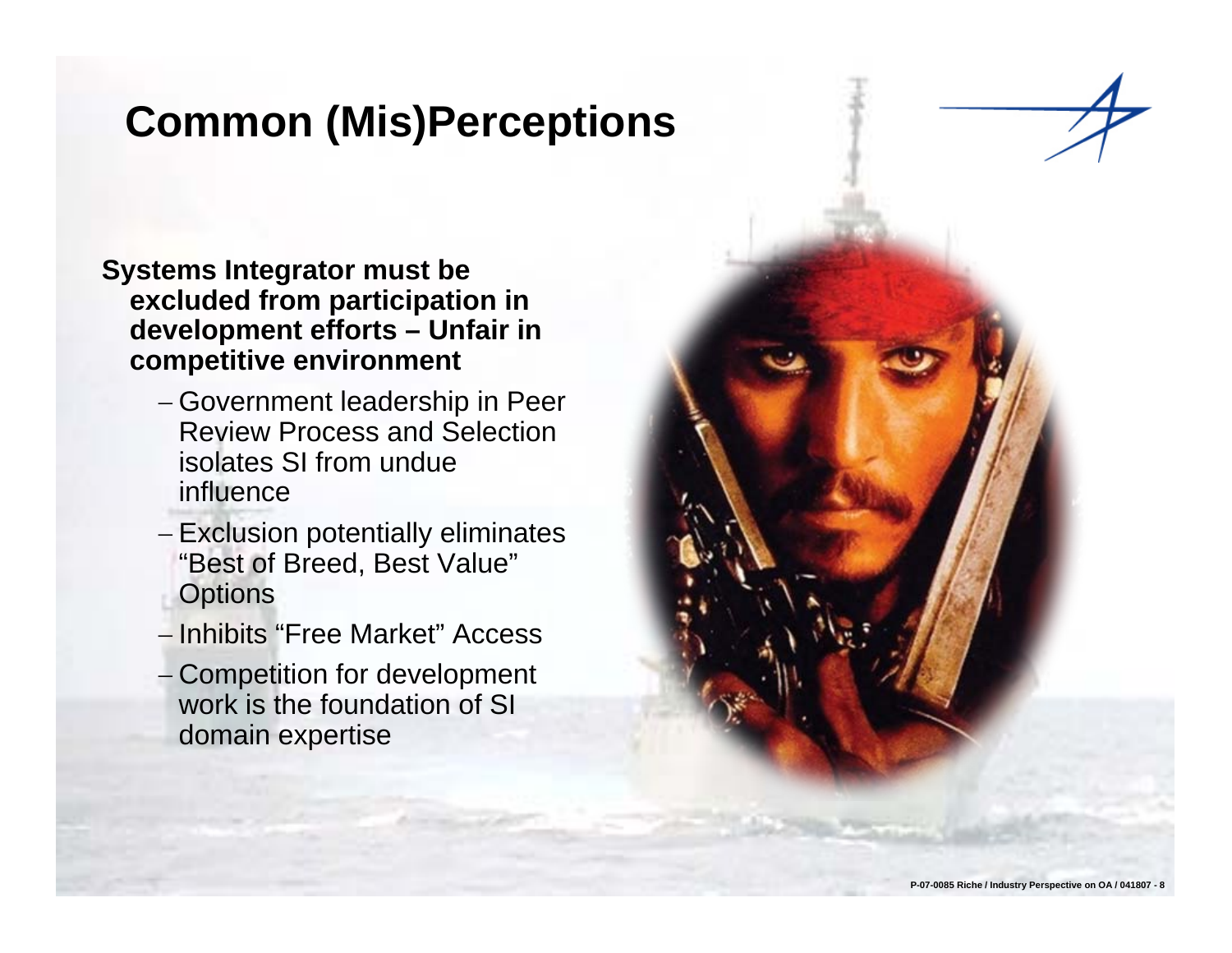## **Common (Mis)Perceptions (Continued)**



### ■ Maximum "Reuse" of Components is a Leading Driver

- − Sensible "Reuse" is important, but *"Common"* is better
	- Reuse still requires maintenance in each separate instantiation
	- Common processing provides common results SIAP
- − Conditions should be considered
	- Where the Math Matters!
	- **Large populations of Systems need the same functions and** capabilities
	- Only if cost benefit is positive
		- Don't replace existing adequate functions

#### ■ Government Owns the Source Code and/or has Unlimited Rights if **Components are produced under a Government NRE Contract**

- − Process must meet conditions of a "Free Market"
- − Most Development Efforts include Industry Owned Intellectual Property
	- **Fair Market construct must be available to recognize IP**
- Industry must Recognize Government Ownership for its Contribution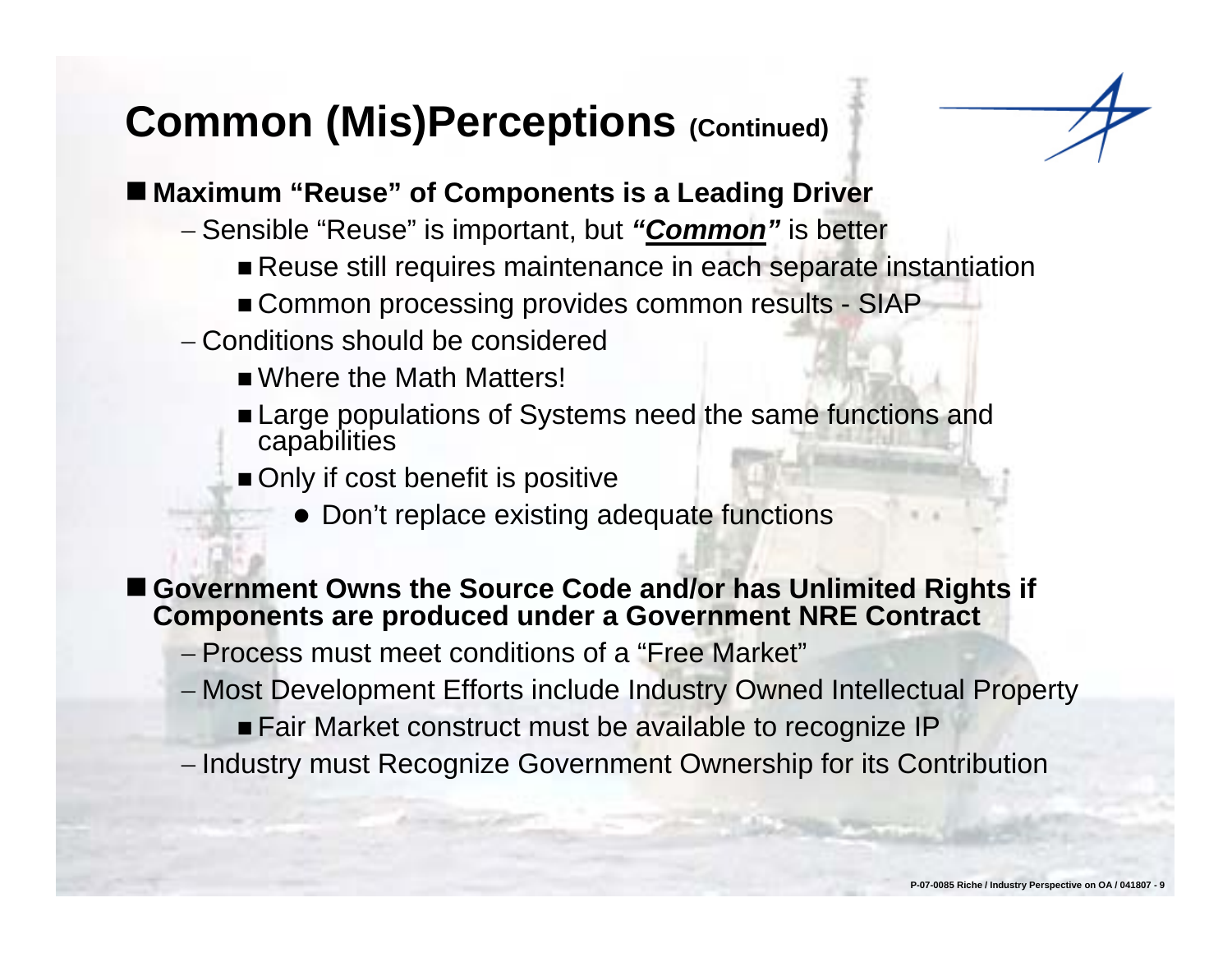# **Common (Mis)Perceptions (Continued)**



### ■ Third Party Content is a Measure of How Open A System Is

- − Metric should be how **quickly and affordably** a system can take third party content
- − Third party content in any particular system is dependent upon:
	- How and when the system was originally developed
	- Capability upgrade requirements
	- **Degree to which OA business practices have been developed and** applied

### ■ OA Systems are, by definition, "Plug and Play"

- − Modularity that allows for straight forward integration **does** reduce interface complexity and testing to a significant degree, but...
- Completely clean "plug and play" is not reasonably achievable
	- **Interdependence of components not perfectly definable at interfaces**
	- Systems that provide dynamic weapons control or ordnance delivery require exacting verification of functionality